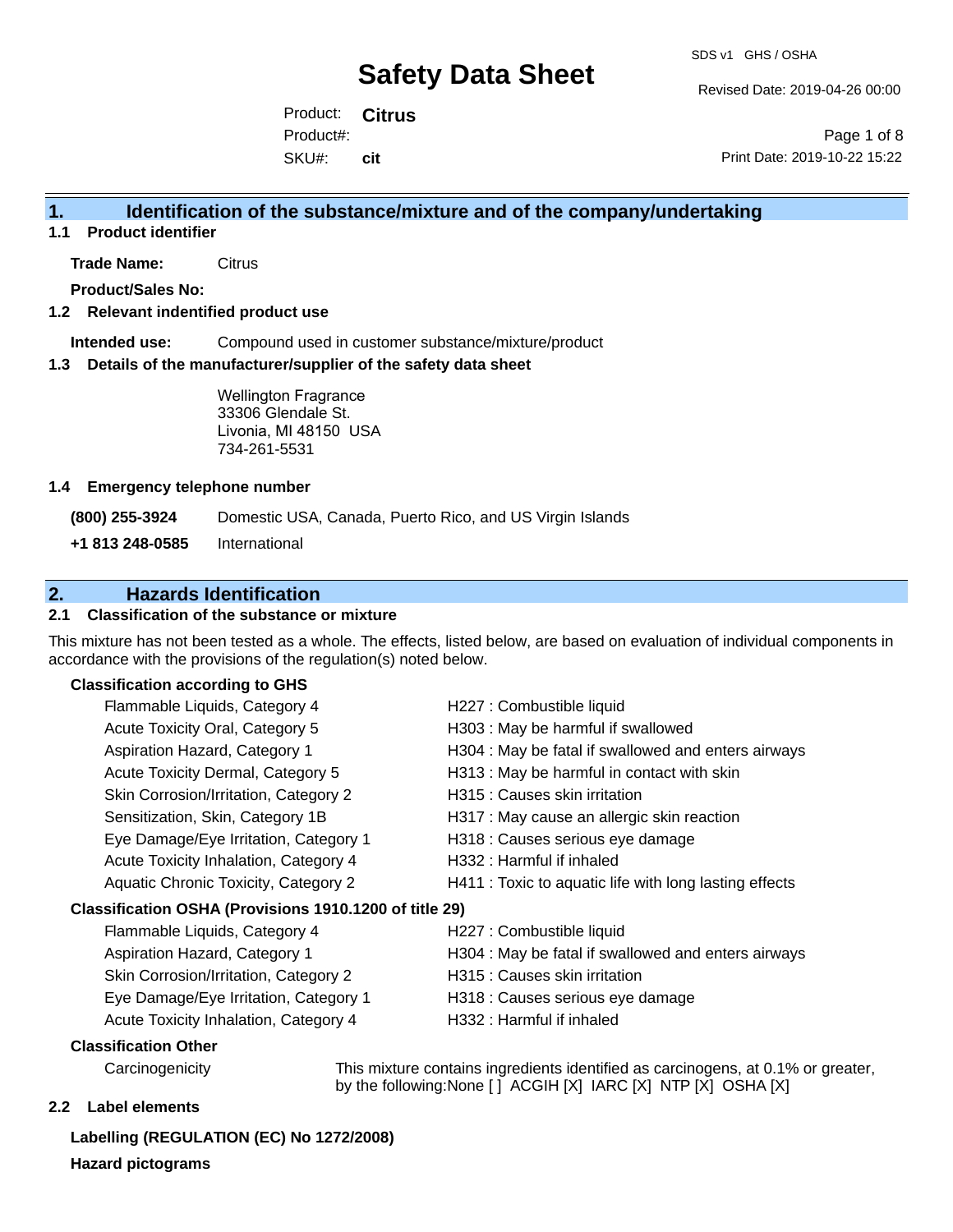SDS v1 GHS / OSHA

Product: **Citrus** SKU#: Product#: **cit**

**Signal Word: Danger**





**Hazard statments** H227 Combustible liquid H303 May be harmful if swallowed H304 May be fatal if swallowed and enters airways H313 May be harmful in contact with skin H315 Causes skin irritation H317 May cause an allergic skin reaction H318 Causes serious eye damage H332 Harmful if inhaled H411 Toxic to aquatic life with long lasting effects

## **Precautionary Statements**

#### **Prevention:**

| P235             | Keep cool                                                             |
|------------------|-----------------------------------------------------------------------|
| P <sub>264</sub> | Wash hands thoroughly after handling                                  |
| P271             | Use only outdoors or in a well-ventilated area                        |
| P272             | Contaminated work clothing should not be allowed out of the workplace |
| P273             | Avoid release to the environment                                      |

### **Response:**

| $P301 + P310 + P331$ | IF SWALLOWED: Immediately call a POISON CENTER or doctor/physician Do NOT<br>induce vomiting                                                                   |
|----------------------|----------------------------------------------------------------------------------------------------------------------------------------------------------------|
| $P302 + P352$        | IF ON SKIN: Wash with soap and water                                                                                                                           |
| $P304 + P312 + P340$ | IF INHALED: Call a POISON CENTER or doctor/physician if you feel unwell Remove victim<br>to fresh air and keep at rest in a position comfortable for breathing |
| $P305 + P351 + P338$ | IF IN EYES: Rinse cautiously with water for several minutes Remove contact lenses if<br>present and easy to do. continue rinsing                               |
| P310                 | Immediately call a POISON CENTER or doctor/physician                                                                                                           |
| P312                 | Call a POISON CENTER or doctor/physician if you feel unwell                                                                                                    |
| $P333 + P313$        | If skin irritation or a rash occurs: Get medical advice/attention                                                                                              |
| P362                 | Take off contaminated clothing and wash before reuse                                                                                                           |
| P363                 | Wash contaminated clothing before reuse                                                                                                                        |
| P370 + P378          | In case of fire: Use Carbon dioxide (CO2), Dry chemical, or Foam for extinction. Do not use<br>a direct water jet on burning material                          |
| P391                 | <b>Collect Spillage</b>                                                                                                                                        |
|                      |                                                                                                                                                                |

## **2.3 Other Hazards**

**no data available**

#### Revised Date: 2019-04-26 00:00

Page 2 of 8 Print Date: 2019-10-22 15:22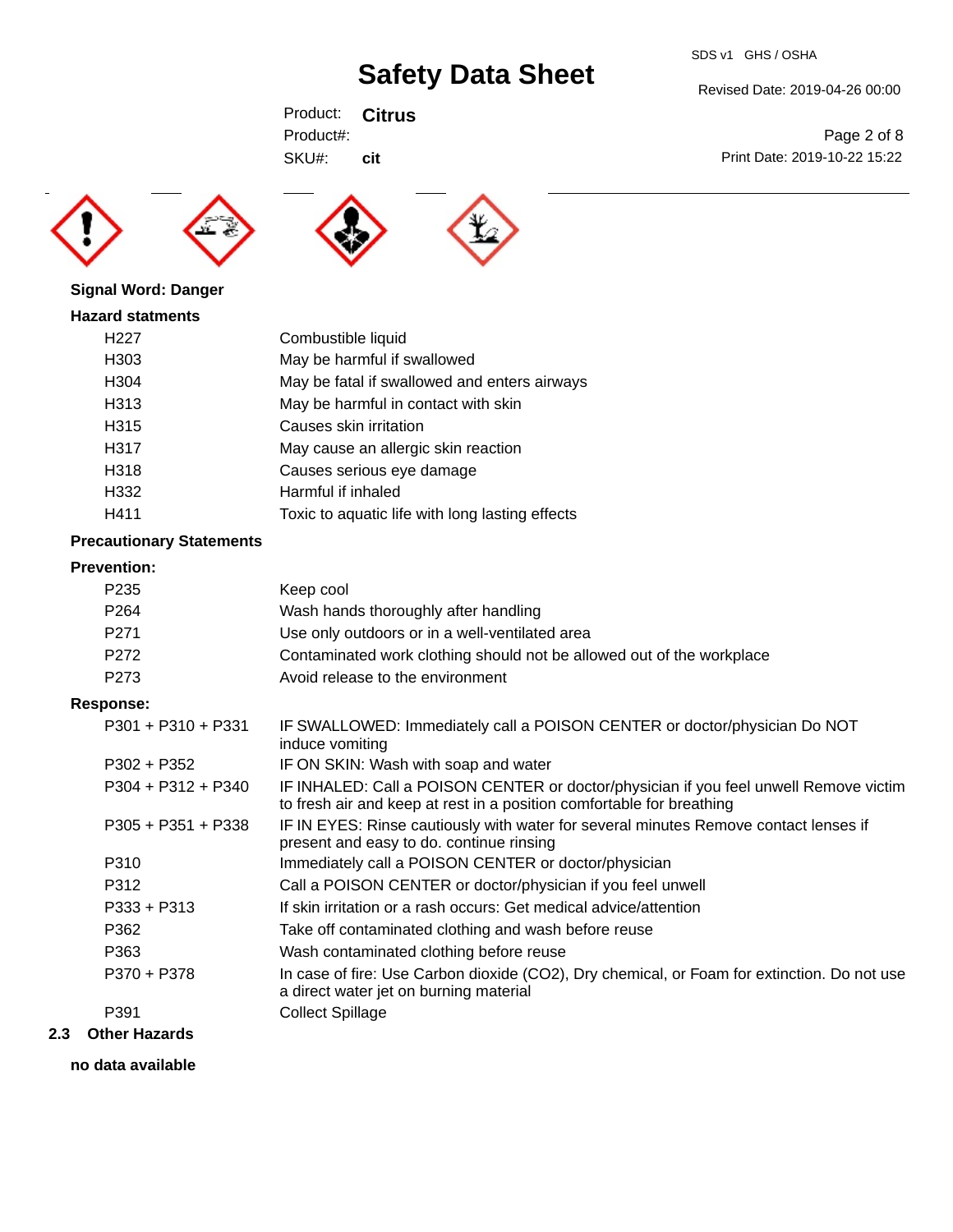Revised Date: 2019-04-26 00:00

Product: **Citrus** SKU#: Product#: **cit**

Page 3 of 8 Print Date: 2019-10-22 15:22

## **3. Composition/Information on Ingredients**

#### **3.1 Mixtures**

This product is a complex mixture of ingredients, which contains among others the following substance(s), presenting a health or environmental hazard within the meaning of the UN Globally Harmonized System of Classification and Labeling of Chemicals (GHS):

| CAS#<br>Ingredient         | EC#                       | Conc.<br>Range | <b>GHS Classification</b>           |  |
|----------------------------|---------------------------|----------------|-------------------------------------|--|
| 5989-27-5                  | 227-813-5                 | $10 - 20%$     | H226; H304; H315; H317; H400; H410  |  |
| Limonene                   |                           |                |                                     |  |
| $98 - 55 - 5$              | 202-680-6                 | 10 - 20 %      | H227; H303; H315; H319; H401        |  |
| <b>Terpineol</b>           |                           |                |                                     |  |
| 78-70-6                    | 201-134-4                 | $2 - 5%$       | H227; H303; H315; H317; H319; H402  |  |
| Linalool                   |                           |                |                                     |  |
| 115-95-7                   | 204-116-4                 | $2 - 5%$       | H227; H315; H317; H320; H402        |  |
| Linalyl Acetate            |                           |                |                                     |  |
| 941-98-0                   | 213-384-1                 | $2 - 5%$       | H302; H315; H402; H412              |  |
|                            | 1-(1-Naphthyl) ethanone   |                |                                     |  |
| 106-24-1                   | 203-377-1                 | $2 - 5%$       | H303; H315; H317; H318; H402        |  |
| Geraniol                   |                           |                |                                     |  |
| 99-87-6                    | 202-796-7                 | $2 - 5%$       | H226; H303; H304; H316; H401; H411  |  |
| p-cymene                   |                           |                |                                     |  |
| 18479-58-8                 | 242-362-4                 | $2 - 5%$       | H227; H303; H315; H319; H402        |  |
|                            | 2,6-dimethyloct-7-en-2-ol |                |                                     |  |
| 470-82-6                   | 207-431-5                 | $2 - 5%$       | H226; H303; H316; H317              |  |
| Eucalyptol                 |                           |                |                                     |  |
| 5392-40-5<br>Citral        | 226-394-6                 | $2 - 5%$       | H313; H315; H317; H319; H401        |  |
| 106-25-2                   | 203-378-7                 | $1 - 2%$       | H303; H315; H317; H319; H401        |  |
| Nerol                      |                           |                |                                     |  |
| 127-91-3                   | 204-872-5                 | $1 - 2%$       | H226; H304; H315; H317; H400; H410  |  |
| <b>ß-Pinene</b>            |                           |                |                                     |  |
| 586-62-9                   | 209-578-0                 | $1 - 2%$       | H227; H303; H304; H316; H317; H400; |  |
| Terpinolene                |                           |                | H410                                |  |
| 123-68-2                   | 204-642-4                 | $1 - 2%$       | H227; H301; H311; H331; H400; H412  |  |
| Allyl hexanoate            |                           |                |                                     |  |
| 2705-87-5                  | 220-292-5                 | $0.1 - 1.0 \%$ | H302; H312; H317; H332; H400; H410  |  |
| Allyl cyclohexylpropionate |                           |                |                                     |  |
| 105-87-3                   | 203-341-5                 | $0.1 - 1.0 %$  | H315; H317; H401; H412              |  |
| Geranyl Acetate            |                           |                |                                     |  |
|                            |                           |                |                                     |  |

See Section 16 for full text of GHS classification codes

See Section 16 for full text of GHS classification codes which where not shown in section 2

Total Hydrocarbon Content (%  $w/w$ ) = 20.37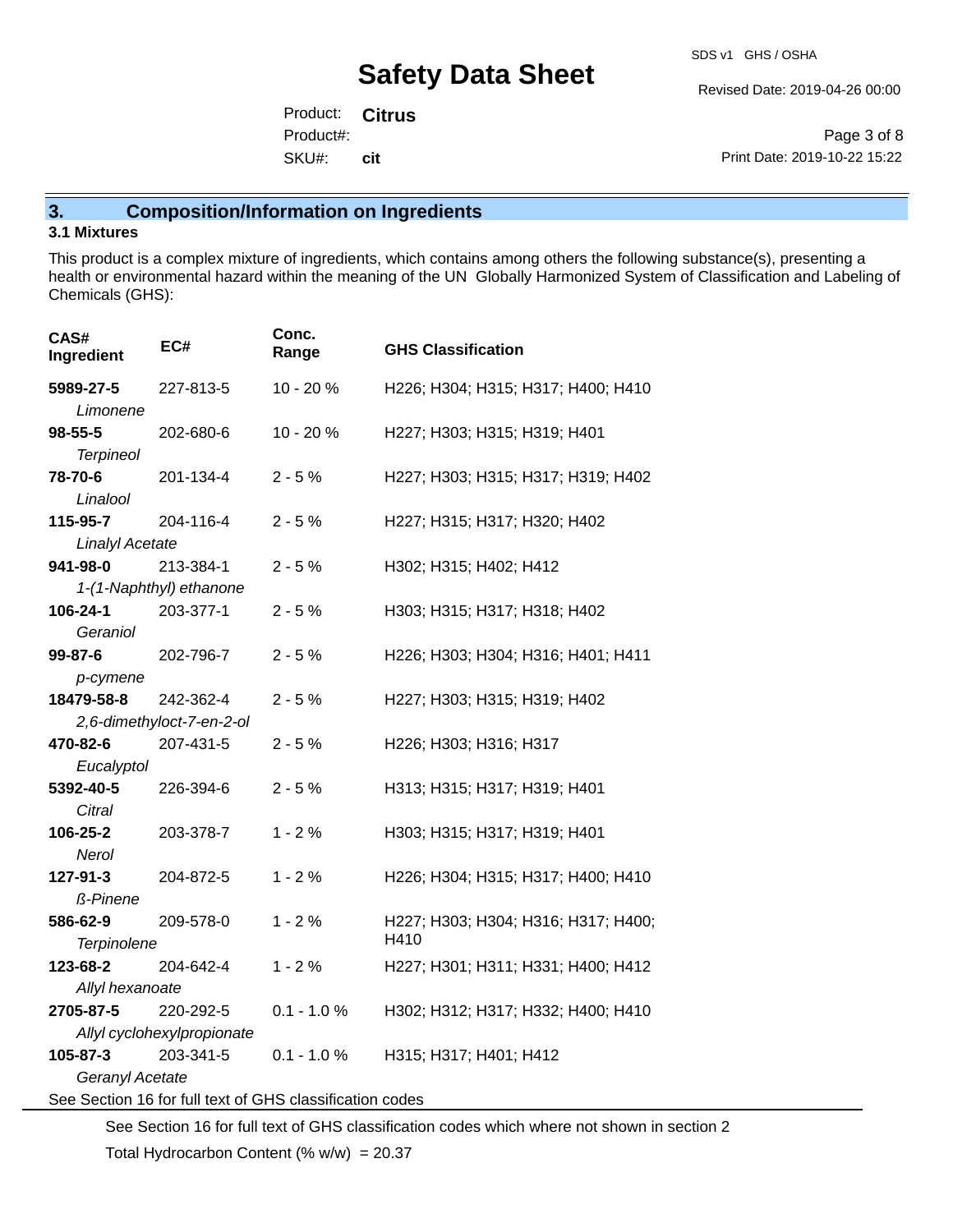SDS v1 GHS / OSHA

Revised Date: 2019-04-26 00:00

Product: **Citrus** Product#:

SKU#: **cit**

Page 4 of 8 Print Date: 2019-10-22 15:22

| <b>First Aid Measures</b><br>4.                                                   |                                                                                                               |  |
|-----------------------------------------------------------------------------------|---------------------------------------------------------------------------------------------------------------|--|
| <b>Description of first aid measures</b><br>4.1                                   |                                                                                                               |  |
| Inhalation:                                                                       | Remove from exposure site to fresh air and keep at rest.<br>Obtain medical advice.                            |  |
| <b>Eye Exposure:</b>                                                              | Flush immediately with water for at least 15 minutes.<br>Contact physician if symptoms persist.               |  |
| <b>Skin Exposure:</b>                                                             | Remove contaminated clothes. Wash thoroughly with water (and soap).<br>Contact physician if symptoms persist. |  |
| Ingestion:                                                                        | Rinse mouth with water and obtain medical advice.                                                             |  |
| Most important symptoms and effects, both acute and delayed<br>4.2                |                                                                                                               |  |
| Symptoms:                                                                         | no data available                                                                                             |  |
| <b>Risks:</b>                                                                     | Refer to Section 2.2 "Hazard Statements"                                                                      |  |
| Indication of any immediate medical attention and special treatment needed<br>4.3 |                                                                                                               |  |
| <b>Treatment:</b>                                                                 | Refer to Section 2.2 "Response"                                                                               |  |
| 5.<br><b>Fire-Fighting measures</b>                                               |                                                                                                               |  |
| <b>Extinguishing media</b><br>5.1                                                 |                                                                                                               |  |
| Suitable:                                                                         | Carbon dioxide (CO2), Dry chemical, Foam                                                                      |  |
| <b>Unsuitable</b>                                                                 | Do not use a direct water jet on burning material                                                             |  |
| Special hazards arising from the substance or mixture<br>5.2                      |                                                                                                               |  |
| During fire fighting:                                                             | Water may be ineffective                                                                                      |  |
| <b>Advice for firefighters</b><br>5.3                                             |                                                                                                               |  |
| <b>Further information:</b>                                                       | Standard procedure for chemical fires                                                                         |  |

## **6. Accidental Release Measures**

#### **6.1 Personal precautions, protective equipment and emergency procedures**

Avoid inhalation and contact with skin and eyes. A self-contained breathing apparatus is recommended in case of a major spill.

## **6.2 Environmental precautions**

Keep away from drains, soil, and surface and groundwater.

## **6.3 Methods and materials for containment and cleaning up**

Clean up spillage promptly. Remove ignition sources. Provide adequate ventilation. Avoid excessive inhalation of vapors. Gross spillages should be contained by use of sand or inert powder and disposed of according to the local regulations.

#### **6.4 Reference to other sections**

Not Applicable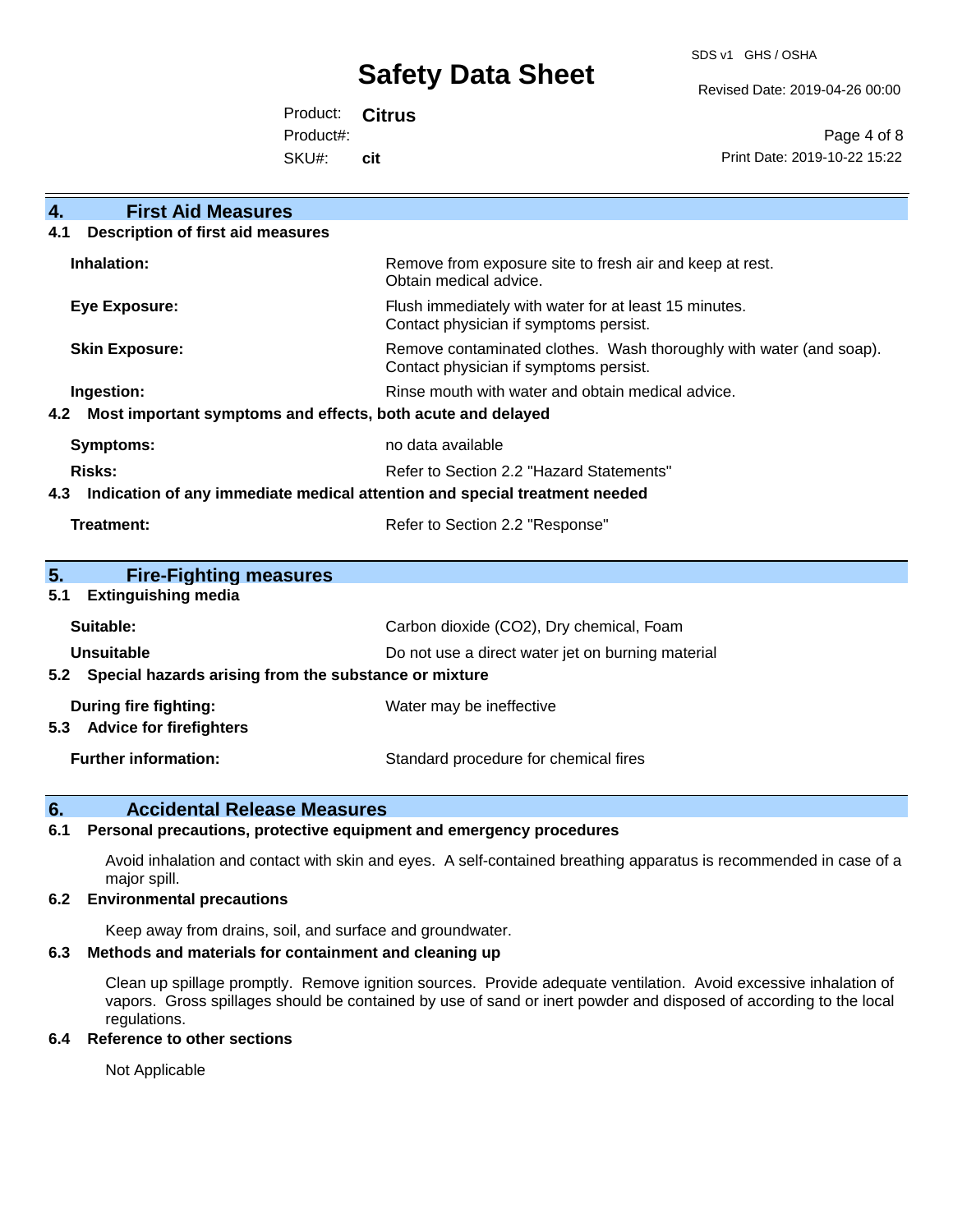Revised Date: 2019-04-26 00:00

Product: **Citrus** SKU#: Product#: **cit**

Page 5 of 8 Print Date: 2019-10-22 15:22

## **7. Handling and Storage**

## **7.1 Precautions for safe handling**

Apply according to good manufacturing and industrial hygiene practices with proper ventilation. Do not drink, eat or smoke while handling. Respect good personal hygiene.

#### **7.2 Conditions for safe storage, including any incompatibilities**

Store in a cool, dry and ventilated area away from heat sources and protected from light in tightly closed original container. Avoid uncoated metal container. Keep air contact to a minimum.

### **7.3 Specific end uses**

No information available

## **8. Exposure Controls/Personal Protection**

#### **8.1 Control parameters**

| <b>Exposure Limits:</b>      |          |                              |       |       |             |                                                  |
|------------------------------|----------|------------------------------|-------|-------|-------------|--------------------------------------------------|
| <b>Component</b>             |          |                              | ACGIH | ACGIH | <b>OSHA</b> | <b>OSHA</b><br>TWA ppm STEL ppm TWA ppm STEL ppm |
| 127-91-3                     | ß-Pinene |                              | 20    |       |             |                                                  |
| <b>Engineering Controls:</b> |          | Use local exhaust as needed. |       |       |             |                                                  |

#### **8.2 Exposure controls - Personal protective equipment**

| Eye protection:                | Tightly sealed goggles, face shield, or safety glasses with brow guards and side shields, etc.<br>as may be appropriate for the exposure |
|--------------------------------|------------------------------------------------------------------------------------------------------------------------------------------|
| <b>Respiratory protection:</b> | Avoid excessive inhalation of concentrated vapors. Apply local ventilation where appropriate.                                            |
| <b>Skin protection:</b>        | Avoid Skin contact. Use chemically resistant gloves as needed.                                                                           |

#### **9. Physical and Chemical Properties**

## **9.1 Information on basic physical and chemical properties**

| Appearance:                  | Liquid                        |
|------------------------------|-------------------------------|
| Odor:                        | Conforms to Standard          |
| Color:                       | Colorless to Yellow Tint (G1) |
| <b>Viscosity:</b>            | Liquid                        |
| <b>Freezing Point:</b>       | Not determined                |
| <b>Boiling Point:</b>        | Not determined                |
| <b>Melting Point:</b>        | Not determined                |
| <b>Flashpoint (CCCFP):</b>   | 145 F (62.78 C)               |
| <b>Auto flammability:</b>    | Not determined                |
| <b>Explosive Properties:</b> | None Expected                 |
| <b>Oxidizing properties:</b> | None Expected                 |
| Vapor Pressure (mmHg@20 C):  | 0.2404                        |
| %VOC:                        | 0.24                          |
| Specific Gravity @ 25 C:     | 0.9260                        |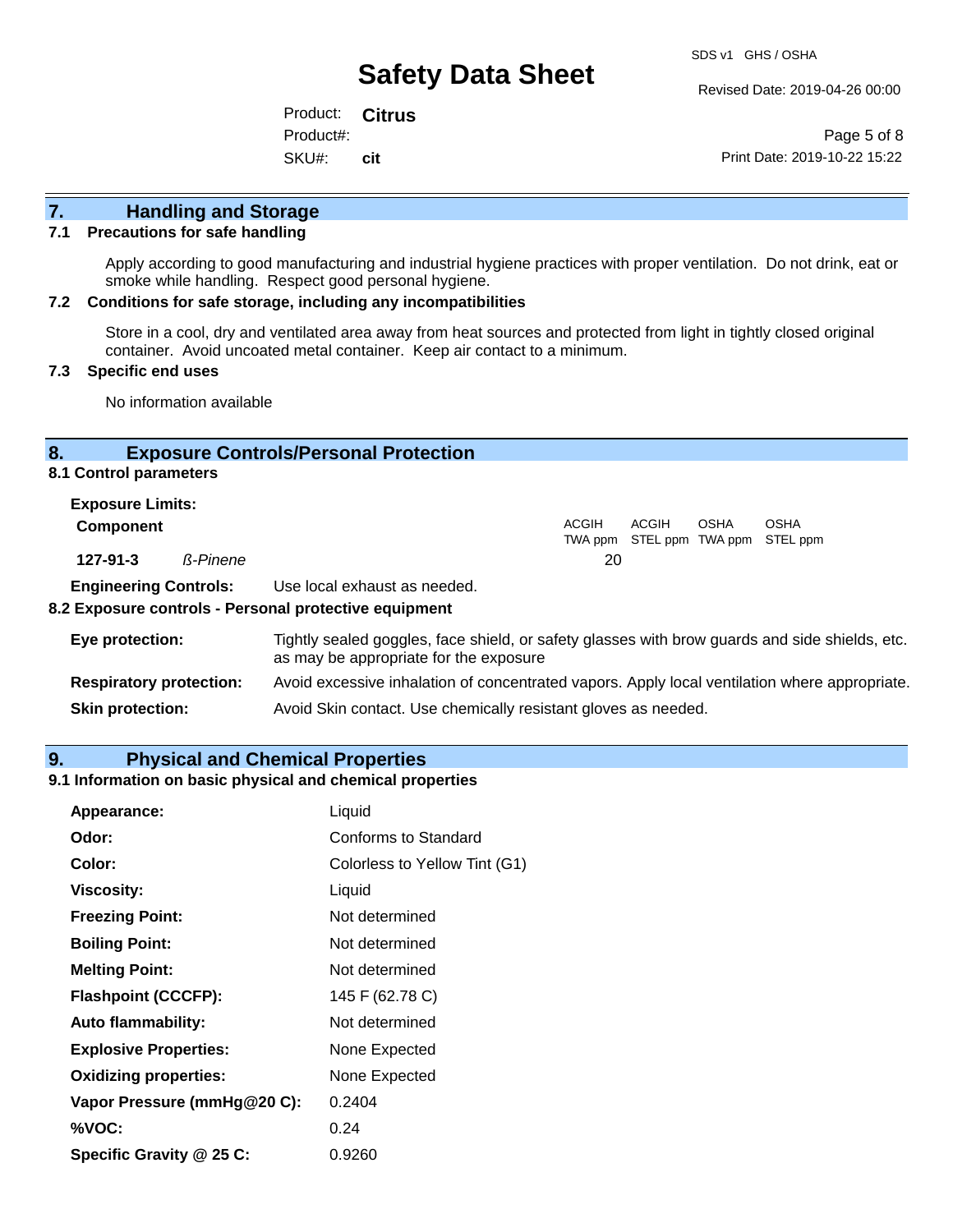Revised Date: 2019-04-26 00:00

| Product: <b>Citrus</b> |     |                              |
|------------------------|-----|------------------------------|
| Product#:              |     | Page 6 of 8                  |
| SKU#:                  | cit | Print Date: 2019-10-22 15:22 |

| Density $@25C$ :         | 0.9230 |
|--------------------------|--------|
| Refractive Index @ 20 C: | .4820  |
| Soluble in:              | Oil    |

## **10. Stability and Reactivity**

| 10.1 Reactivity                         | None                                               |
|-----------------------------------------|----------------------------------------------------|
| <b>10.2 Chemical stability</b>          | Stable                                             |
| 10.3 Possibility of hazardous reactions | None known                                         |
| <b>10.4 Conditions to avoid</b>         | None known                                         |
| 10.5 Incompatible materials             | Strong oxidizing agents, strong acids, and alkalis |
| 10.6 Hazardous decomposition products   | None known                                         |

## **11. Toxicological Information**

## **11.1 Toxicological Effects**

Acute Toxicity Estimates (ATEs) based on the individual Ingredient Toxicity Data utilizing the "Additivity Formula"

| Acute toxicity - Oral - (Rat) mg/kg                | (LD50: 3127.4402) May be harmful if swallowed            |
|----------------------------------------------------|----------------------------------------------------------|
| Acute toxicity - Dermal - (Rabbit) mg/kg           | (LD50: 4059.2897) May be harmful in contact with skin    |
| Acute toxicity - Inhalation - (Rat) mg/L/4hr       | (LD50: 15.5319) Harmful if inhaled                       |
| <b>Skin corrosion / irritation</b>                 | Harmful if inhaled                                       |
| Serious eye damage / irritation                    | Causes serious eye damage                                |
| <b>Respiratory sensitization</b>                   | Not classified - the classification criteria are not met |
| <b>Skin sensitization</b>                          | May cause an allergic skin reaction                      |
| <b>Germ cell mutagenicity</b>                      | Not classified - the classification criteria are not met |
| Carcinogenicity                                    | Not classified - the classification criteria are not met |
| <b>Reproductive toxicity</b>                       | Not classified - the classification criteria are not met |
| Specific target organ toxicity - single exposure   | Not classified - the classification criteria are not met |
| Specific target organ toxicity - repeated exposure | Not classified - the classification criteria are not met |
| <b>Aspiration hazard</b>                           | May be fatal if swallowed and enters airways             |

## **12. Ecological Information**

## **12.1 Toxicity**

| <b>Acute acquatic toxicity</b>     | Not classified - the classification criteria are not met |
|------------------------------------|----------------------------------------------------------|
| <b>Chronic acquatic toxicity</b>   | Toxic to aquatic life with long lasting effects          |
| <b>Toxicity Data on soil</b>       | no data available                                        |
| <b>Toxicity on other organisms</b> | no data available                                        |

**12.2 Persistence and degradability no data available**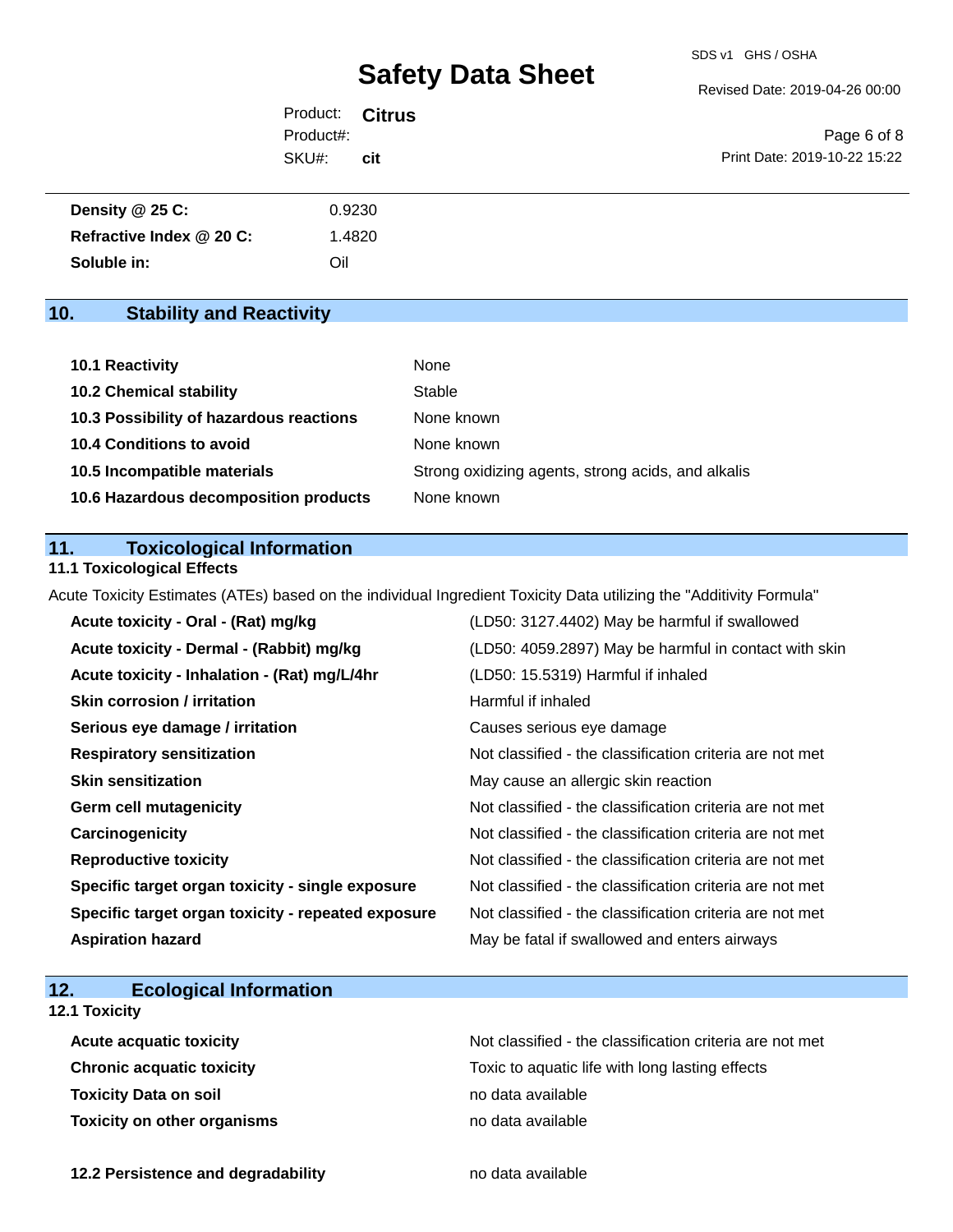SDS v1 GHS / OSHA

Revised Date: 2019-04-26 00:00

| Product: <b>Citrus</b> |     |                              |
|------------------------|-----|------------------------------|
| Product#:              |     | Page 7 of 8                  |
| SKU#:                  | cit | Print Date: 2019-10-22 15:22 |
|                        |     |                              |

| 12.3 Bioaccumulative potential | no data available |
|--------------------------------|-------------------|
| 12.4 Mobility in soil          | no data available |
| 12.5 Other adverse effects     | no data available |

## **13. Disposal Conditions**

#### **13.1 Waste treatment methods**

Do not allow product to reach sewage systems. Dispose of in accordance with all local and national regulations. Send to a licensed waste management company.The product should not be allowed to enter drains, water courses or the soil. Do not contaminate ponds, waterways or ditches with chemical or used container.

## **14. Transport Information**

| <b>Marine Pollutant</b>                                       | Yes. Ingredient of greatest environmental impact:<br>5989-27-5 : (10 - 20 %) : Limonene |              |                                     |                 |               |
|---------------------------------------------------------------|-----------------------------------------------------------------------------------------|--------------|-------------------------------------|-----------------|---------------|
| <b>Regulator</b>                                              |                                                                                         | <b>Class</b> | <b>Pack Group</b>                   | <b>Sub Risk</b> | UN-nr.        |
| U.S. DOT (Non-Bulk)                                           |                                                                                         |              | Not Regulated - Not Dangerous Goods |                 |               |
| <b>Chemicals NOI</b>                                          |                                                                                         |              |                                     |                 |               |
| <b>ADR/RID (International Road/Rail)</b>                      |                                                                                         |              |                                     |                 |               |
| <b>Environmentally Hazardous</b><br>Substance, Liquid, n.o.s. |                                                                                         | 9            | Ш                                   |                 | <b>UN3082</b> |
| <b>IATA (Air Cargo)</b>                                       |                                                                                         |              |                                     |                 |               |
| <b>Environmentally Hazardous</b><br>Substance, Liquid, n.o.s. |                                                                                         | 9            | Ш                                   |                 | <b>UN3082</b> |
| IMDG (Sea)                                                    |                                                                                         |              |                                     |                 |               |
| <b>Environmentally Hazardous</b><br>Substance, Liquid, n.o.s. |                                                                                         | 9            | Ш                                   |                 | UN3082        |

| 15. | <b>Regulatory Information</b> |
|-----|-------------------------------|
|-----|-------------------------------|

## **U.S. Federal Regulations**

| <b>TSCA (Toxic Substance Control Act)</b> |                                     |                                     | All components of the substance/mixture are listed or exempt |
|-------------------------------------------|-------------------------------------|-------------------------------------|--------------------------------------------------------------|
|                                           |                                     | 40 CFR(EPCRA, SARA, CERCLA and CAA) | This product contains the following components:              |
|                                           | $6422 - 86 - 2$ 229-176-9 30 - 40 % |                                     | Dioctyl Tere Phthalate (DOTP)                                |
| <b>U.S. State Regulations</b>             |                                     |                                     |                                                              |
| <b>California Proposition 65 Warning</b>  |                                     |                                     | This product contains the following components:              |
| 117-81-7                                  | $204 - 211 - 0$ 30 - 40 %           |                                     | Diethyl Hexyl Phthalate                                      |
| 119-61-9                                  |                                     | $204-337-6$ 0.1 - 1.0 %             | Benzophenone                                                 |
| $123 - 35 - 3$                            |                                     | $204 - 622 - 5$ 0.01 - 0.1%         | beta-Myrcene                                                 |
| <b>Canadian Regulations</b>               |                                     |                                     |                                                              |
| <b>DSL</b>                                |                                     |                                     | 100.00% of the components are listed or exempt.              |